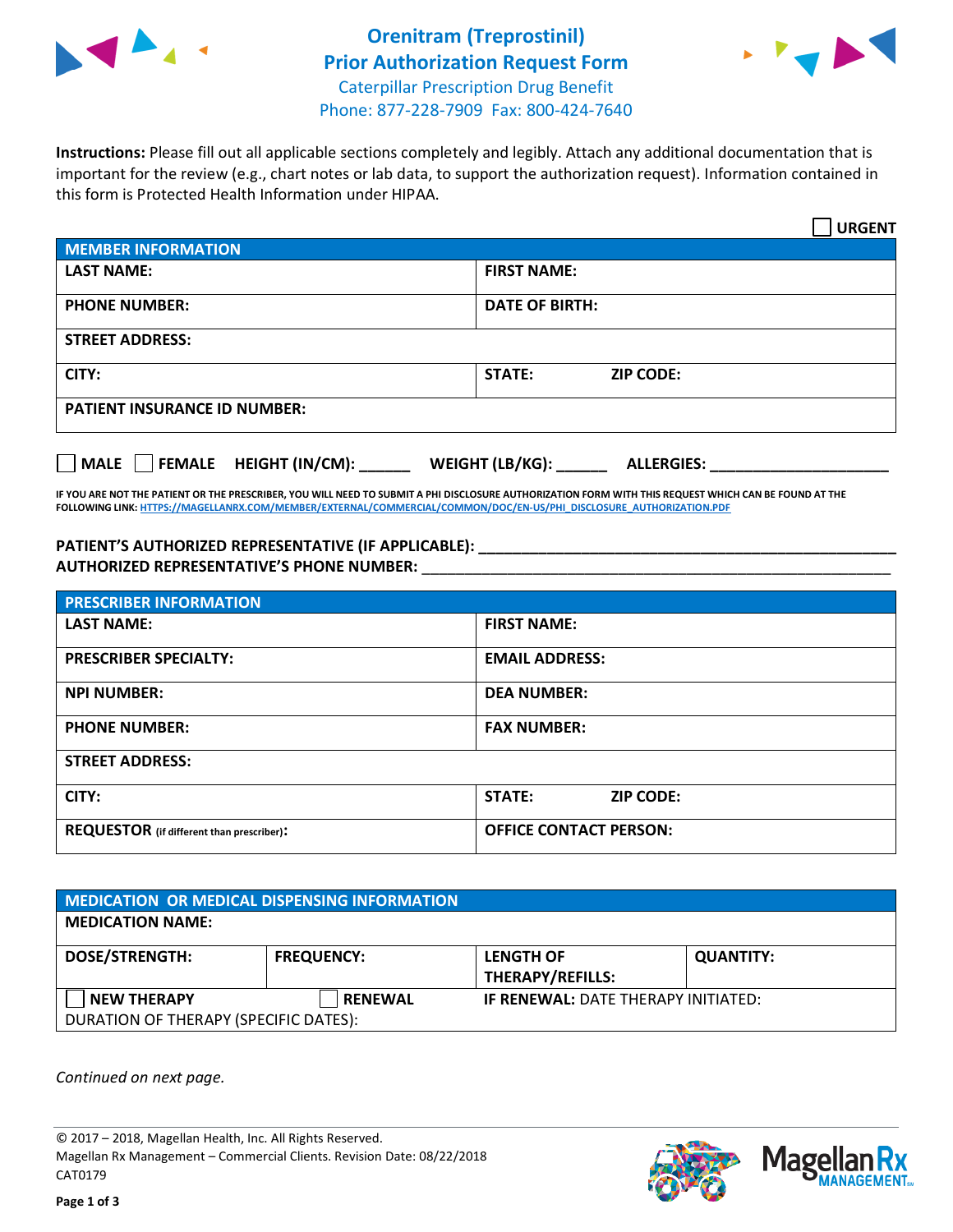



| <b>MEMBER'S LAST NAME:</b>                                                                                                                                                                                                                                                                                                                                        | <b>MEMBER'S FIRST NAME:</b>                                                                                                                                                                                            |                                                       |  |  |
|-------------------------------------------------------------------------------------------------------------------------------------------------------------------------------------------------------------------------------------------------------------------------------------------------------------------------------------------------------------------|------------------------------------------------------------------------------------------------------------------------------------------------------------------------------------------------------------------------|-------------------------------------------------------|--|--|
|                                                                                                                                                                                                                                                                                                                                                                   | 1. HAS THE PATIENT TRIED ANY OTHER MEDICATIONS FOR THIS CONDITION?                                                                                                                                                     | YES (if yes, complete below)<br><b>NO</b>             |  |  |
| <b>MEDICATION/THERAPY (SPECIFY</b><br>DRUG NAME AND DOSAGE):                                                                                                                                                                                                                                                                                                      | <b>DURATION OF THERAPY (SPECIFY</b><br>DATES):                                                                                                                                                                         | <b>RESPONSE/REASON FOR</b><br><b>FAILURE/ALLERGY:</b> |  |  |
| <b>2. LIST DIAGNOSES:</b>                                                                                                                                                                                                                                                                                                                                         |                                                                                                                                                                                                                        | <b>ICD-10:</b>                                        |  |  |
| p Pulmonary arterial hypertension (PAH)<br>□ Other diagnosis:<br>$ICD-10$                                                                                                                                                                                                                                                                                         |                                                                                                                                                                                                                        |                                                       |  |  |
| PRIOR AUTHORIZATION.                                                                                                                                                                                                                                                                                                                                              | 3. REQUIRED CLINICAL INFORMATION: PLEASE PROVIDE ALL RELEVANT CLINICAL INFORMATION TO SUPPORT A                                                                                                                        |                                                       |  |  |
| <b>Clinical Information:</b><br>rheumatology? $\square$ Yes $\square$ No                                                                                                                                                                                                                                                                                          | Is the prescribing physician a specialist in one of the following fields: pulmonology, cardiology, nephrology, or                                                                                                      |                                                       |  |  |
|                                                                                                                                                                                                                                                                                                                                                                   | Does the patient have a diagnosis of pulmonary arterial hypertension (PAH) WHO Group 1? $\Box$ Yes $\Box$ No                                                                                                           |                                                       |  |  |
| □ Idiopathic/primary PAH<br><b>Drugs and toxins induced</b><br>polyarteritis nodosa, mixed connective tissue disease)<br>□ HIV infection<br>□ Portal hypertension<br>□ Congenital heart disease<br>$\Box$ Schistosomiasis<br>□ Chronic hemolytic anemia                                                                                                           | Select if the patient has the following causes for pulmonary arterial hypertension (PAH):<br>□ Connective tissue disease (e.g., Lupus/SLE, RA, scleroderma, systemic sclerosis, CREST syndrome, polymyositis,          |                                                       |  |  |
| Select if the patient's cardiac catheterization report meets the following:*<br>□ MPAP greater than 25 mmHg + PCWP less than 19 mmHg / LVEDP not reported<br>□ MPAP greater than 25 mmHg + LVEDP less than 19 mmHg / PCWP not reported<br>□ MPAP greater than 25 mmHg + PCWP less than 19 mmHg + LVEDP less than 19 mmHg<br>*Please provide a copy of the report. |                                                                                                                                                                                                                        |                                                       |  |  |
| Will the patient use Orenitram as monotherapy? $\square$ Yes $\square$ No                                                                                                                                                                                                                                                                                         |                                                                                                                                                                                                                        |                                                       |  |  |
| <b>Reauthorization:</b><br>If this is a reauthorization request, answer the following question:<br>physician feels is important to this review?                                                                                                                                                                                                                   | Is the patient still using Orenitram (treprostinil diolamine) as monotherapy? $\Box$ Yes $\Box$ No<br>Are there any other comments, diagnoses, symptoms, medications tried or failed, and/or any other information the |                                                       |  |  |
|                                                                                                                                                                                                                                                                                                                                                                   |                                                                                                                                                                                                                        |                                                       |  |  |

© 2017 – 2018, Magellan Health, Inc. All Rights Reserved. Magellan Rx Management – Commercial Clients. Revision Date: 08/22/2018 CAT0179